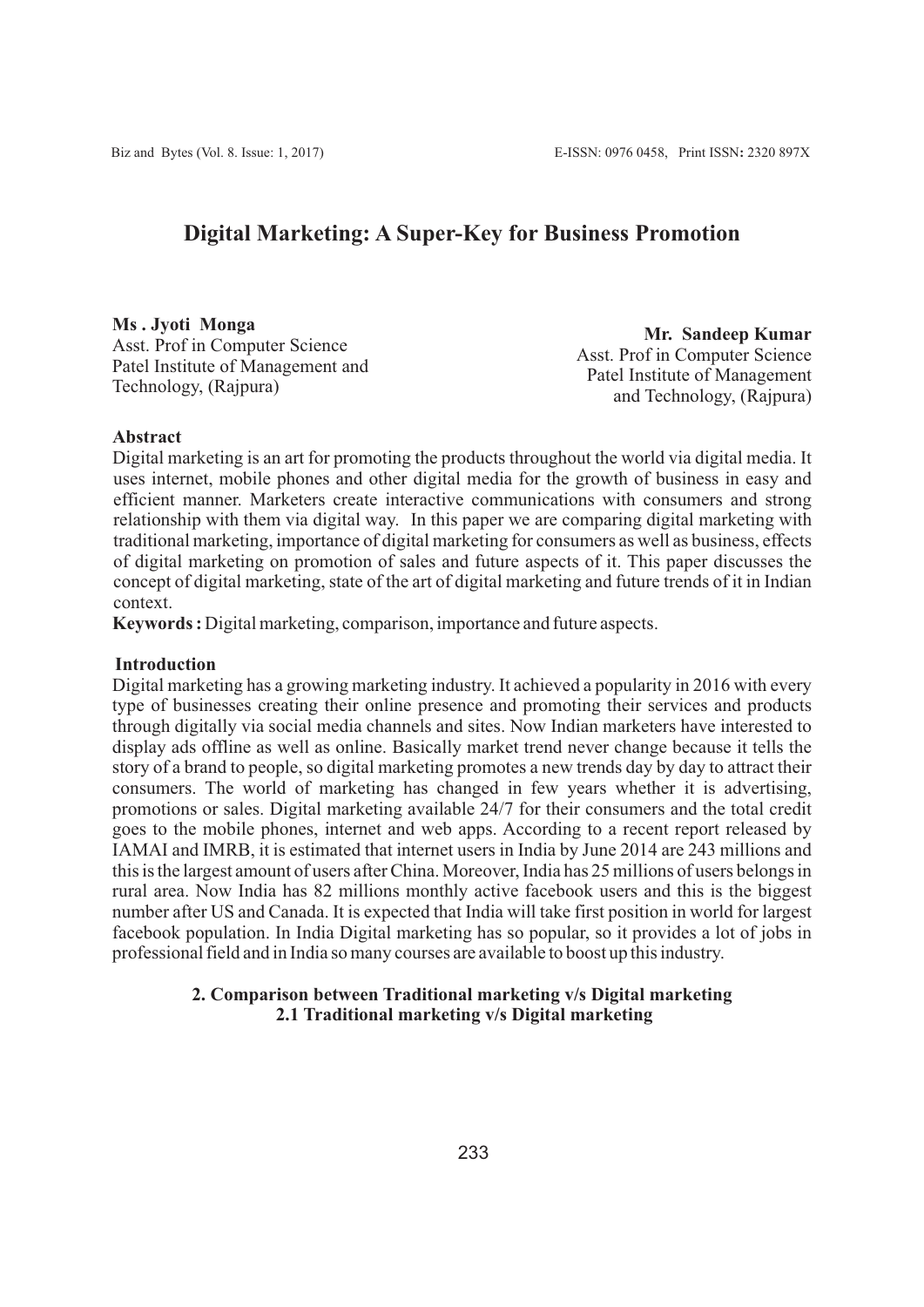| <b>Traditional marketing</b>                    | <b>Digital marketing</b>                                                                                                                                                                                                                                                                                                                                                                   |
|-------------------------------------------------|--------------------------------------------------------------------------------------------------------------------------------------------------------------------------------------------------------------------------------------------------------------------------------------------------------------------------------------------------------------------------------------------|
| Traditional marketing is a way to communicate   | Digital marketing is marketing of                                                                                                                                                                                                                                                                                                                                                          |
| message to local audience. E.g. marketing       | products/brands/services to local as well as                                                                                                                                                                                                                                                                                                                                               |
| through TV, Radio etc.                          | international audiences.eg marketing through                                                                                                                                                                                                                                                                                                                                               |
|                                                 | websites, social media etc.                                                                                                                                                                                                                                                                                                                                                                |
| It is easy to understand.                       | It is not as easy as the person must have the                                                                                                                                                                                                                                                                                                                                              |
|                                                 | knowledge of internet and social media.                                                                                                                                                                                                                                                                                                                                                    |
| The material used i.e. magazines, broachers;    | As no hard copy of material is used in                                                                                                                                                                                                                                                                                                                                                     |
| news papers can be easily kept and can be used  | Marketing through websites and social media.                                                                                                                                                                                                                                                                                                                                               |
| in future.[1]                                   |                                                                                                                                                                                                                                                                                                                                                                                            |
| It cannot be easily measured.                   | Its results are very much clear as with number                                                                                                                                                                                                                                                                                                                                             |
|                                                 | of likes on face book or with number of views                                                                                                                                                                                                                                                                                                                                              |
|                                                 | on a YouTube video we can find the popularity                                                                                                                                                                                                                                                                                                                                              |
|                                                 | of products.                                                                                                                                                                                                                                                                                                                                                                               |
| Traditional marketing is very expensive         | Digital marketing is cost efficient for business.                                                                                                                                                                                                                                                                                                                                          |
| because of greater platform includes.           |                                                                                                                                                                                                                                                                                                                                                                                            |
| Traditional marketing is unidirectional         | Digital <i>a</i> <sup><i>fa</i></sup> <i>fa</i> <sup><i>r</i></sup> <b><i>a</i></b> <sup><i>fa</i></sup> <i>fa</i> <sup><i>r</i></sup> <b><i>fa</i></b> <sup><i>fa</i></sup> <i>fa</i> <sup><i>f</i></sup> <b><i>fafafafafafafafafa<i>fa</i></i></b> <i><i>fafa</i><b><i><i>fafa</i></i></b><i>fafa</i><b><i><i>fa</i></i></b><i>fa</i><b><i><i>fa</i></i></b><i>fafafa<i>fafa</i></i></i> |
| communication with little customer interaction. | communication and allow active                                                                                                                                                                                                                                                                                                                                                             |
|                                                 | communication.                                                                                                                                                                                                                                                                                                                                                                             |
| Scope of traditional marketing is less, as the  | Scope of digital marketing is wide and the                                                                                                                                                                                                                                                                                                                                                 |
| numbers of consumers are very low.              | content is easily available for public.                                                                                                                                                                                                                                                                                                                                                    |

# **Table 2.1 Traditional marketing v/s Digital marketing 2.2 Elements of Digital Marketing**

Digital marketing is the marketing of services and products across digital channels. Elements of Digital marketing are SEO, PPC, Content marketing, Email and Mobile Marketing. It is also making sure that Companies makes profit digitally as well as old market strategies. But digital marketing is a best and easy way to create impact on the buyers including PCs and smart phones. Digital marketing, in all its forms, is the best way of reaching customers, strengthen or building trust. Here are six essential elements of Digital marketing: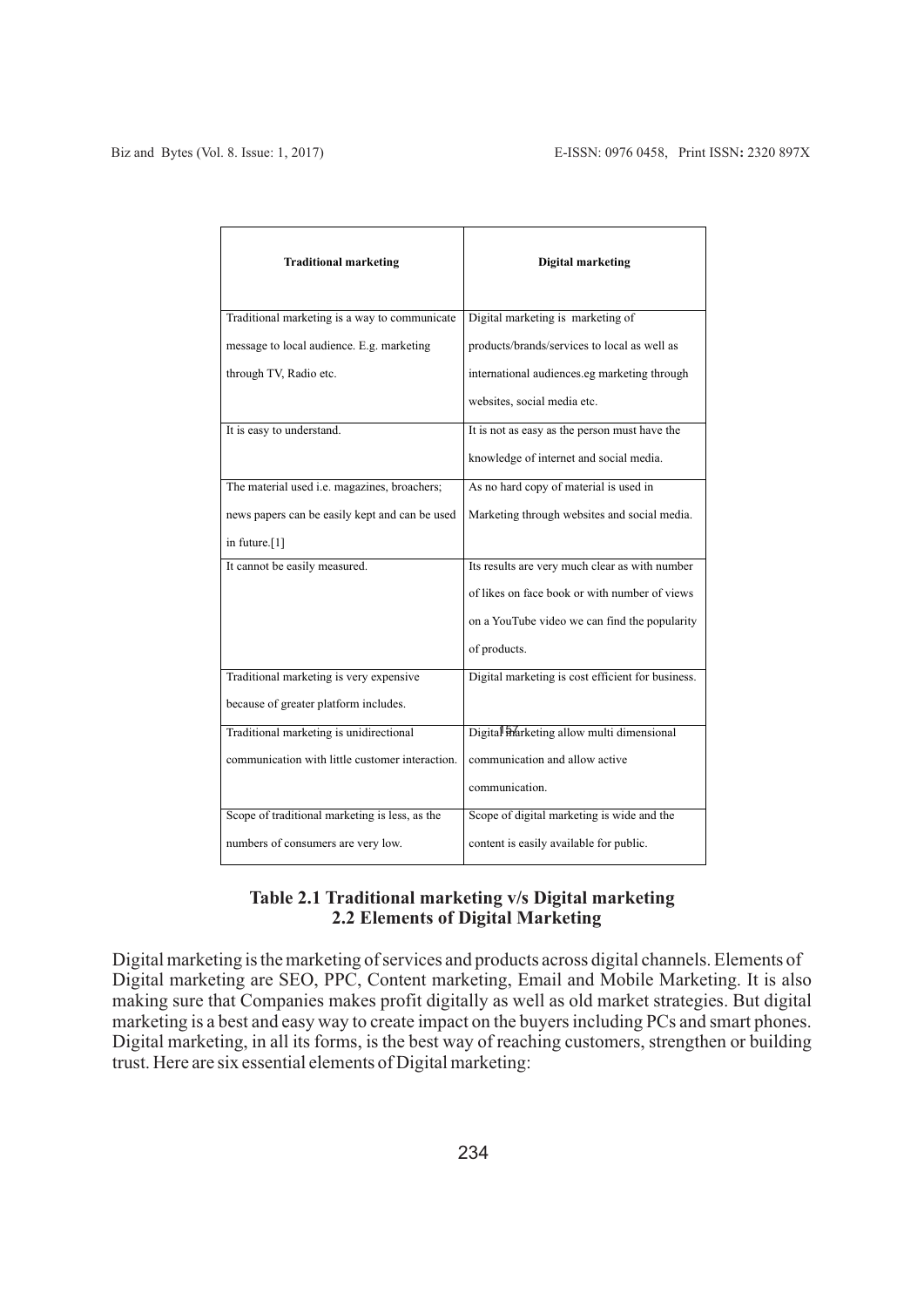## **(I) SEO:**

SEO (Search Engine Optimization) is a technique to improve the visibility of webpage for different search engines especially for Google, yahoo and Bing. It's a better way to improve the rank of website on social media, so customer can easily search the website in between millions of websites. With the help of SEO various companies need to use on-page optimization techniques and keyword strategies to get the brand of companies in front of the people easily.SEO provides a method for consumers to choose best result in digital way.

### **(ii) PPC: (Pay per click)**

PPC is an option to track and measure results so marketers can maximize the profit. Most of the companies rely on PPC advertising. If a company sells a product or offer a service that customer can purchase they arrive at the website, pay per click plays a great role in between. For example online store are the best example of the PPC. Some role of PPC in advertising market is Directresponse business, B2B Awareness, Product Listings, Remarketing etc.

### **(iii) Content Marketing:**

Content marketing is best element of digital marketing. It's an art to represent the views or ideas in front of visitors with fresh and relevant content. Content Marketing increase the traffic on those sites which are helpful for people. Everyone want to improve health so, Health related sites attract the visitors easily for health related tips. Through, proper content marketing improves the business in digital way.[7]

### **(iv) Email and Online Marketing:**

Email marketing is another way of marketing to access the customers directly via mail-box. Everyone has a mail-id and due to promotion companies get the email-id when they click on the link and they marketing about the products/brands and service via email and promotes their business.[8]

#### **(v) Mobile marketing:**

Mobile marketing helps the marketers to advertise their products and services through messages on their customers. Example: when a customer buying the product from a shop than shopkeeper get the mobile number from him and next time if shopkeeper has a new scheme then he promotes his product via sms to customer mobile number. Through this businessman explore his business easily and efficiently.

### **3. Advantages and Disadvantages of Digital marketing**

3.1 Advantages of Digital marketing

# **(I) Cost effective**

Digital marketing is cost effective tool of marketing as traditional method of marketing such as advertisement on television or radio, newspaper and other print media are costly. With a website marketing can be done more effectively and targeting large number of audiences.[3]

#### **(ii) Reduces geographical distances**

With digital marketing a businessman can promote their products to local audience as well as international audiences. With the help of social media geographical distance that exists already has been reduced because internet is available everywhere so marketing has become fast and easy.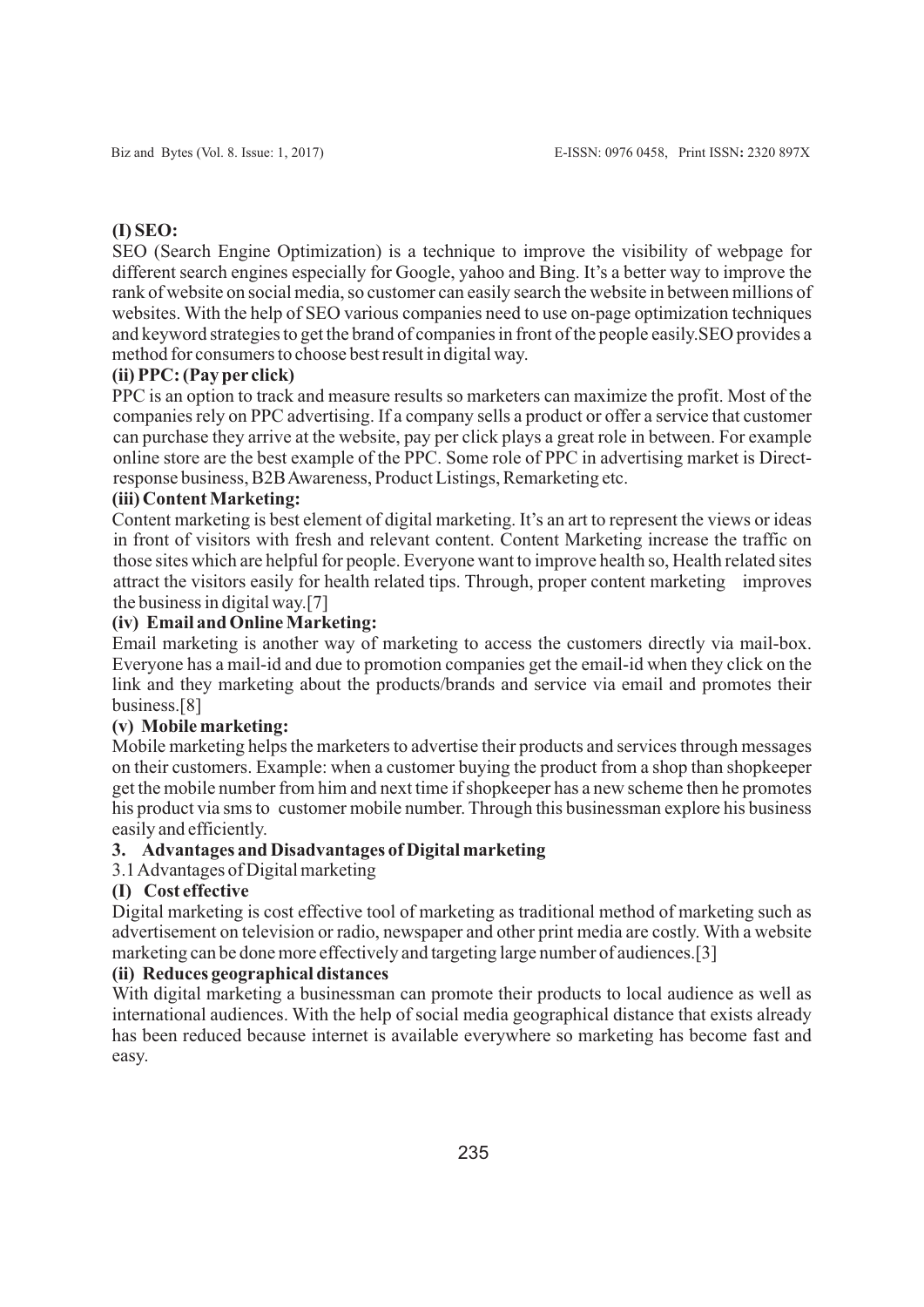## **(iii) Available for 24\*7**

Digital marketing is available for 24\*7 as internet never sleeps. As the websites can be accessed at any time 24 hours and 7 days in a week so the advertisement of the product never stops. It is better than traditional methods of marketing in which working hours are fixed.[4]

### **(iv) Duplex communication**

With digital marketing customer can have direct communication with the company and thus he can write his feedback and reviews about the products. Thus providing communication between customer and businessman so that the communication gap is reduced and thus having great customer satisfaction.

## **(v) Easy to track results**

As in traditional marketing it was very difficult to track the results about products promotion in digital marketing it is very easy to track the results. With the help of likes on Facebook, or hit on YouTube one can easily track the success or failure about the product. In film industry popularity of a movie can be judge by the likes on its first trailer. (vi) Effective method to reach target audiences

The main concern of any marketing method is to reach targeted audiences with digital marketing it has become easier to reach audiences as with mobile phone, sms ,internet, Email, Facebook twitter, Linked in one can easily approach large number of audiences with in less time and can market the product easily.

## **(vii) Suitable for large as well as small business**

Digital marketing is suitable for large as well as small enterprises. Large enterprises can promote their business traditionally as well as digitally. For a small business marketing on social media is cost effective and can be done easily.

# **3.2 Disadvantages of Digital marketing**

### **(i) Not Secured**

Digital marketing as is mainly done on internet through social media and websites is not secured as the chances of hacking the websites and viruses is always there

### **(ii) Less Awareness**

One of the main drawback of digital marketing is that elder people are not much aware of new technology in developing countries so the scope of it is not much high.

# **(iii) Negative Feedback**

In digital marketing a single negative feedback can ruin the business. As people are free to write reviews about products .A competitor can write negative feedback about the product which can lead to an adverse effect on the sale.

## **(iv) Easy to copy**

It is very easy to copy information in digital marketing. As every information regarding product is easily available online so a competitor can easy copy information to promote their business. A businessman has to be vigilant all the time so that his efforts cannot be used by his competitor.

# **(v) Involves too much competition**

It involves too much competition as the number of companies are increasing day by day and so their websites. As there are very large number of websites providing lucrative offers like Snapdeal, Flipkart, Myntra, audiences is more attracted towards these websites. It involves much completion to run the business on internet.[5]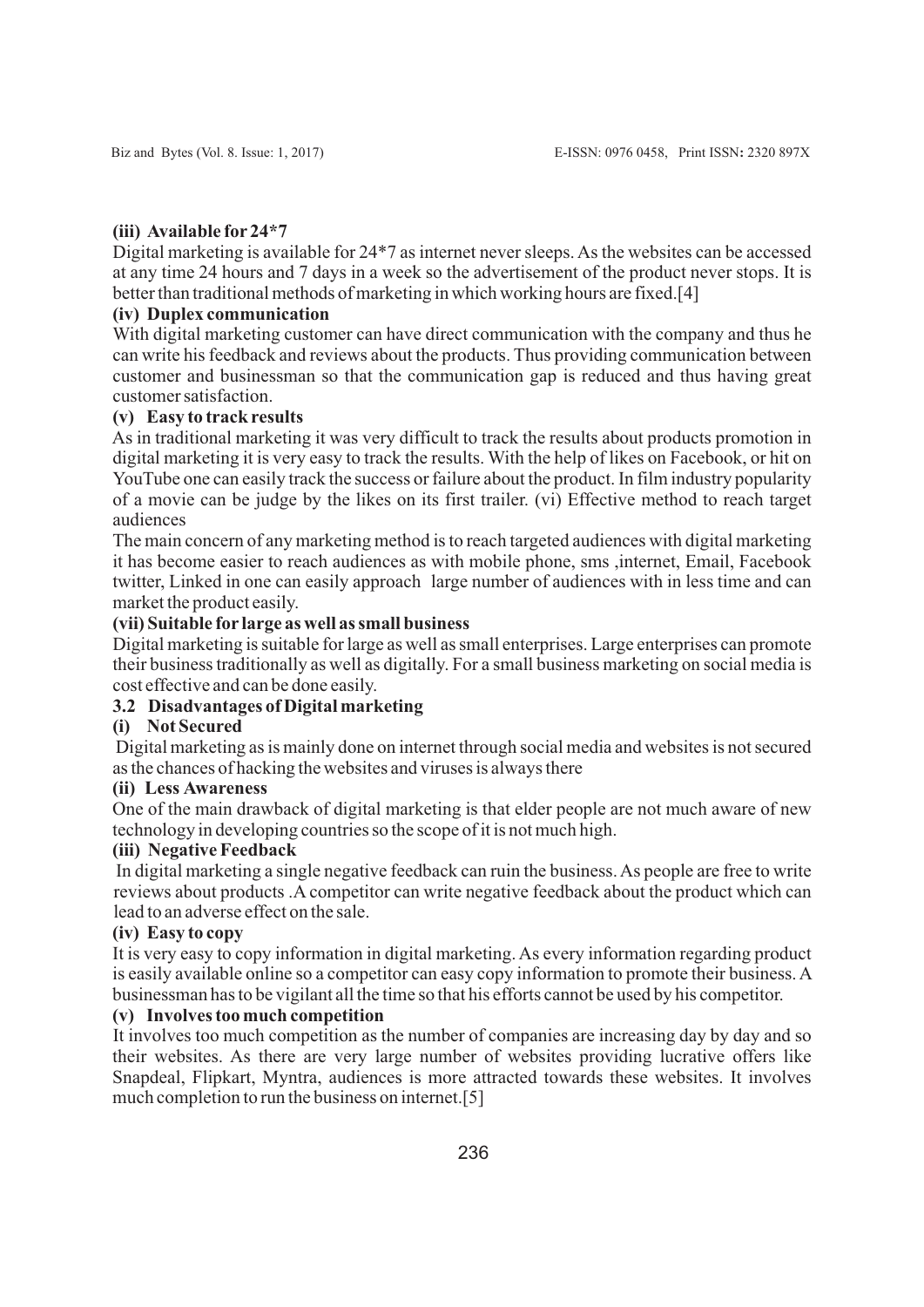## **(vi) Professional help required**

Digital marketing can be done with professional help only. Professional persons are to be ppointed to make websites and to update them regularly and to solve technical problem if persists for a safe and secure business. [6]

## **4. Future aspects of digital marketing in India**

# **4.1 Economist Intelligence Unit survey**

Digital marketing is booming industry as with the traditional marketing scheme advertising on TV and radio can be only done at prime time but digital marketing i.e. marketing through mobile phones, internet, social media, and tablets can be done all the time as people are connected to their mobile phones throughout the day. As the number of mobile users are increasing day by day thus the future of digital marketing is very bright. In the coming years as we know increased number of mobile phone users and internet users will affect the market to a great extent. The chart below shows how mobile devices, internet of things, and personalization technology trends have an effect on marketing in 2020.



# **Fig I: Economist Intelligence Unit survey, 2016**

In above chart it is clear that in 2020 maximum percentage of marketing trend is mobile devices and a network i.e. is digital marketing play a major role in marketing.[10]

# **4.2 The key channels in 2020**

As in 2020 the key channels of marketing will be social media on first rank having 63% of respondents and mobile apps and email are on 3rd and 5th place respectively it shows for each business to grow it must have to invest in this new technology of marketing so that the maximum turnover can be achieved. [11]